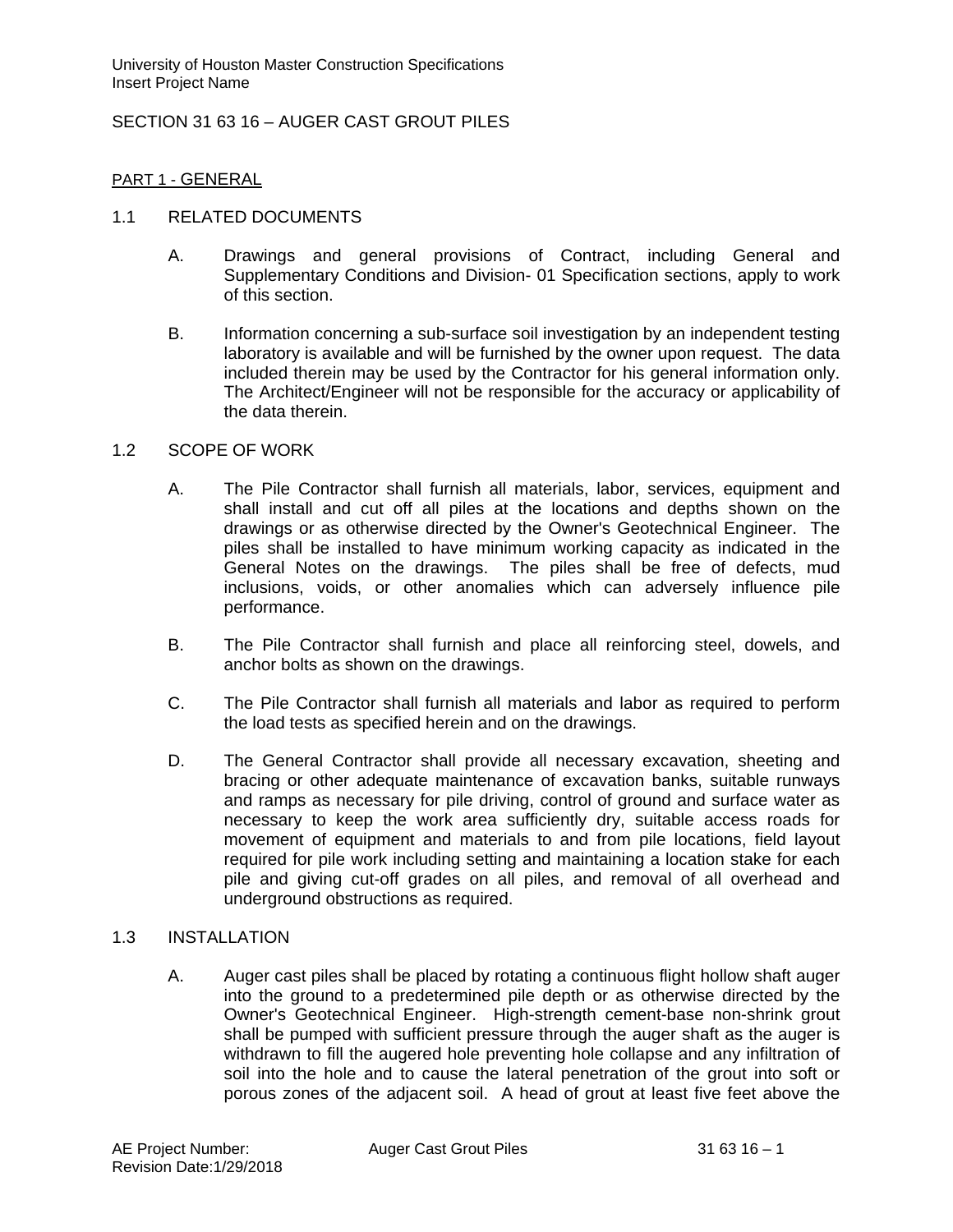point of injection shall be maintained at all times during the pumping process so that the grout has a displacing action removing any loose material and maintaining the shape of the hole. This method of displacement shall be used at all times and shall not be dependent on whether the hole is sufficiently stable to retain its shape without support from the earth filled auger. Where reinforcement is shown on the drawings to be placed in the pile, it shall be placed while the grout is in a fluid state.

## 1.4 QUALIFICATIONS

A. Piles shall be installed only by a specialty Pile Contractor with suitable equipment, competent personnel, and a reputation of satisfactorily performing the work. He shall have a minimum of five years auger cast pile experience and a minimum of five successful pile installations on projects comparable in scope to this project. Evidence of compliance with this section shall be submitted to the Architect/Engineer prior to entering into a contract for the work.

# 1.5 QUALITY ASSURANCE

- A. The Contractor is responsible for quality control, including workmanship and materials furnished by his subcontractors and suppliers.
- B. The Pile Contractor shall comply with all provisions of the local building code and all other codes and standards specified on the drawings.

# 1.6 JOB CONDITIONS

- A. Site Information:
	- 1. Data on indicated subsurface conditions are not intended as representations or warranties of continuity of such conditions. It is expressly understood that Owner will not be responsible for interpretations or conclusions drawn from there by the Contractor. The data are made available for convenience of the Contractor.
	- 2. Additional test borings and other exploratory operations may be made by the Contractor at no additional cost to the Owner. Notify and obtain approval from Owner prior to drilling borings.
- B. Protection of Existing Structures: Protect structures, underground utilities and other construction from damage caused by pile augering operations.
- C. Survey of Existing Structures: When structures are adjacent to pile augering operations record and report to Architect/Engineer surveyed elevation bench marks on structures where directed by Architect/Engineer before commencing work. Record and report elevation of each bench mark at least twice a day while pile augering is in progress. Should bench mark readings indicate displacement, halt drilling operations until corrective action has been provided and is acceptable to Architect/Engineer and Owner.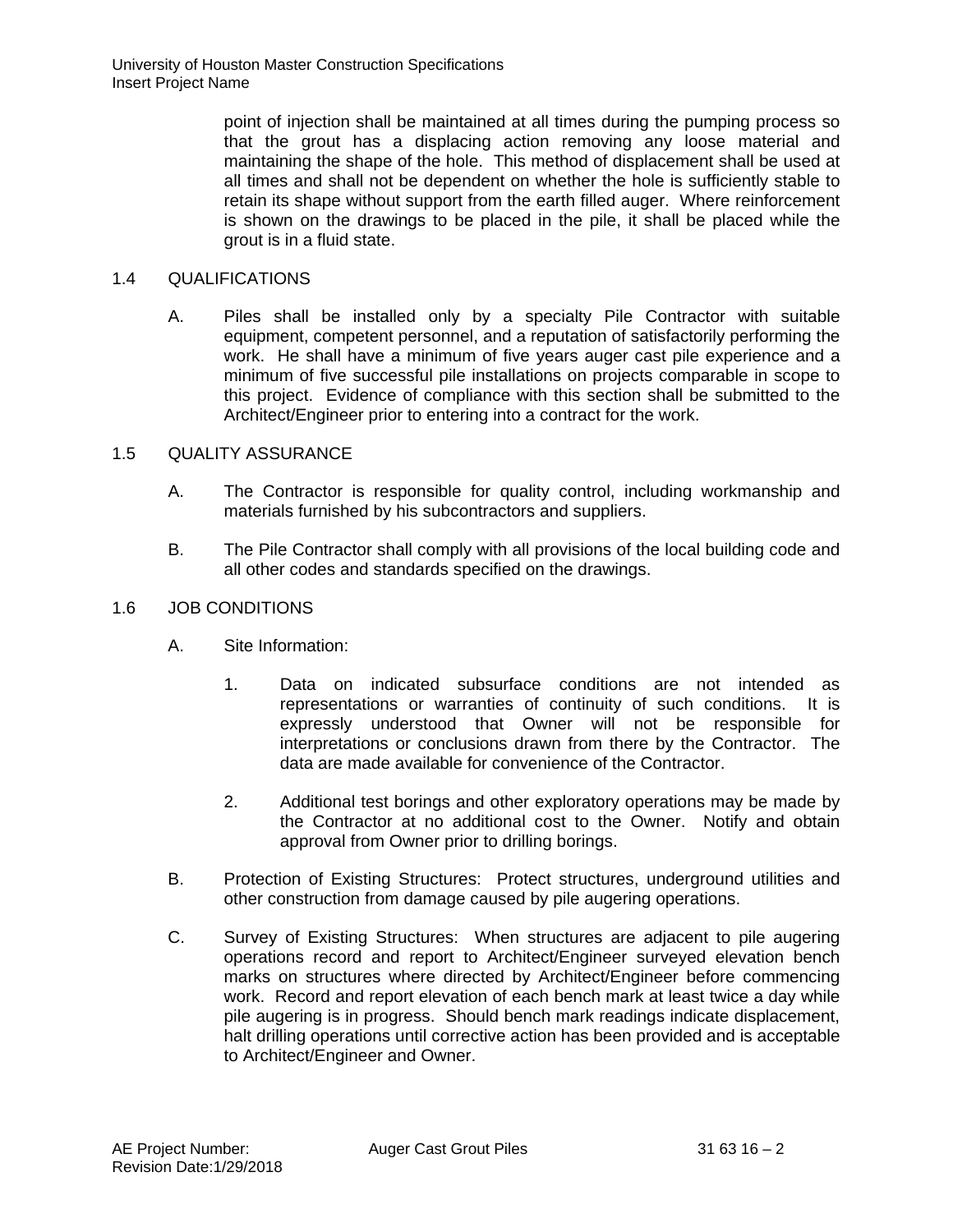### 1.7 SUBMITTALS:

- A. Drilling Records: The Pile Contractor and the Owner's Geotechnical Engineer shall each submit copies of the drilling record of each pile to the Architect/Engineer not later than 48 hours after drilling. The reports shall indicate the name of job, name of pile contractor, and drilling superintendent. For each pile installed, the report shall include the following information: pile location, pile number, pile diameter, actual tip elevation; actual surface elevation (top of grout), pile length, theoretical volume of grout, actual volume of grout placed, reinforcing steel size and depth actually placed, drilling start and finish time, grouting start and finish time, amount of drop in grout level in 24 hours, and a report of any unusual occurrences affecting pile performance. Notify the Architect/Engineer immediately by telephone when the grout level for any pile drops within 24 hours after installation. Reports prepared by the Owner's Geotechnical Engineer shall be compiled and signed by a registered professional engineer in the state of Texas. Reports prepared by the Pile Contractor shall be compiled and signed by the drilling superintendent.
- B. Load Test Reports: The Owner's Geotechnical Engineer shall submit copies of test reports for each load test within 48 hours after completion of tests. The report shall include pile load test capacity, compressive test reports of the pile grout, tabular and graphical presentation of gross and net settlement of the pile top, pile data as prescribed in the previous section, and recommendations for production pile installation.
- C. Alternates: The Pile Contractor shall submit his bid based on the specifications as written without exceptions. He may submit bids for alternates to the specifications or modifications to the design, load test program, or installation specifications for consideration by the Architect/Engineer and the Owner.
- D. Shop Drawings: Submit shop drawings for review prior to construction. Shop drawings shall include, for each pile, grout design strength, sizes and lengths of piles, type and arrangement of reinforcing steel, dowels, and anchor bolts and total number and location of piles.
- E. Calculations: Calculations sealed by a registered professional engineer in the state of Texas shall be submitted to verify any pile design and reinforcing steel different from that shown on the drawings. Installation shall not commence until such calculations have been reviewed and approved.
- F. Load Test Frame: Submit shop drawings of the load test frame sealed by a registered professional engineer in the state of Texas.
- G. Post Construction Survey: After completion of pile driving, the Contractor shall provide the Architect/Engineer with an as-built survey showing the actual locations of the piles at cut-off elevations. This survey shall show the plumbness of vertical piles, the slope of batter piles, and all abandoned piles and their replacements. No construction of superstructures shall commence until this survey has been reviewed and accepted by the Architect/Engineer. In order to facilitate the progress of the Work, the Contractor shall submit partial pile surveys for approval as the Work proceeds.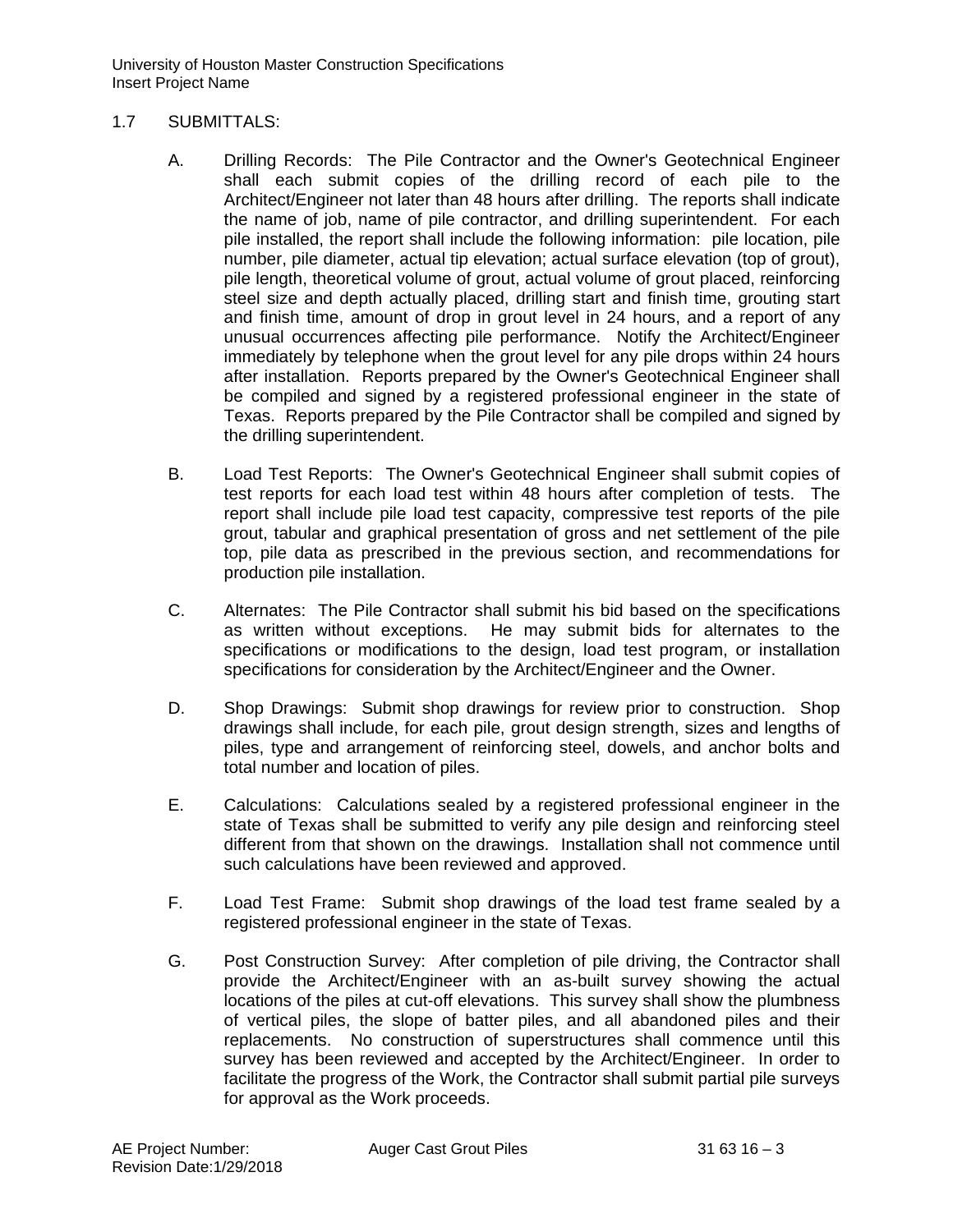## PART 2 - PRODUCTS

## 2.1 MATERIALS

- A. Grout: The cement-base non-shrink grout used to fill the augered hole shall consist of a mixture of Portland Cement, fine aggregate (sand), mineral filler (where used), fluidifier, and water. The grout shall be proportioned and mixed so as to be capable of maintaining solids in suspension without appreciable water gain and will penetrate and fill any voids in the foundation soils. The twenty-eight day compressive strength, as determined by grout cube tests, shall be 5000 psi minimum unless shown otherwise on the drawings. The grout mix design shall be prepared by the Pile Contractor and shall be reviewed and approved by the Owner's Testing Laboratory at least 15 days prior to use on the job.
- B. Portland Cement: Portland cement shall conform to ASTM C150.
- C. Fine Aggregate: Fine aggregate (sand) shall consist of hard, dense, durable, uncoated rock particles free from injurious amounts of silt, loam, lumps, soft or flaky particles, shale, alkali, organic matter, mica, and other deleterious substances and shall meet the requirements of ASTM C33. The sand shall be well graded from fine to coarse, with a fineness modulus between 1.4 and 3.4.
- D. Mineral Filler: Mineral filler, when used, shall conform to ASTM C618 and shall be finely powdered silicous material which possesses the property of combining with the lime liberated during the process of hydration of Portland cement.
- E. Fluidifier: Fluidifier shall be a compound possessing characteristics which will increase the fluidity of the grout, reduce bleeding, assist in the dispersal of cement grains, and neutralize the setting shrinkage of the grout. Acceptable products include "Interaid" as manufactured by the Grout Supply Company in Brecksville, Ohio, or other products approved by the Owner's Testing Laboratory.
- F. Water: Clean, fresh, and potable.
- G. Reinforcing Steel: ASTM A615, Grade 60.

## 2.2 AUGERING EQUIPMENT

- A. The injection port through which the grout is discharged during the pile pumping procedures shall be located at the bottom of the auger below the cutting steel.
- B. The auger flighting shall be continuous from the auger head to the top of the auger with no gaps or other breaks. The pitch of the auger flighting shall not exceed 9 inches.
- C. Rotation of the piling leads shall be prevented by the use of a stabilizing arm.
- D. A middle guide shall be used when the auger length exceeds 40 feet.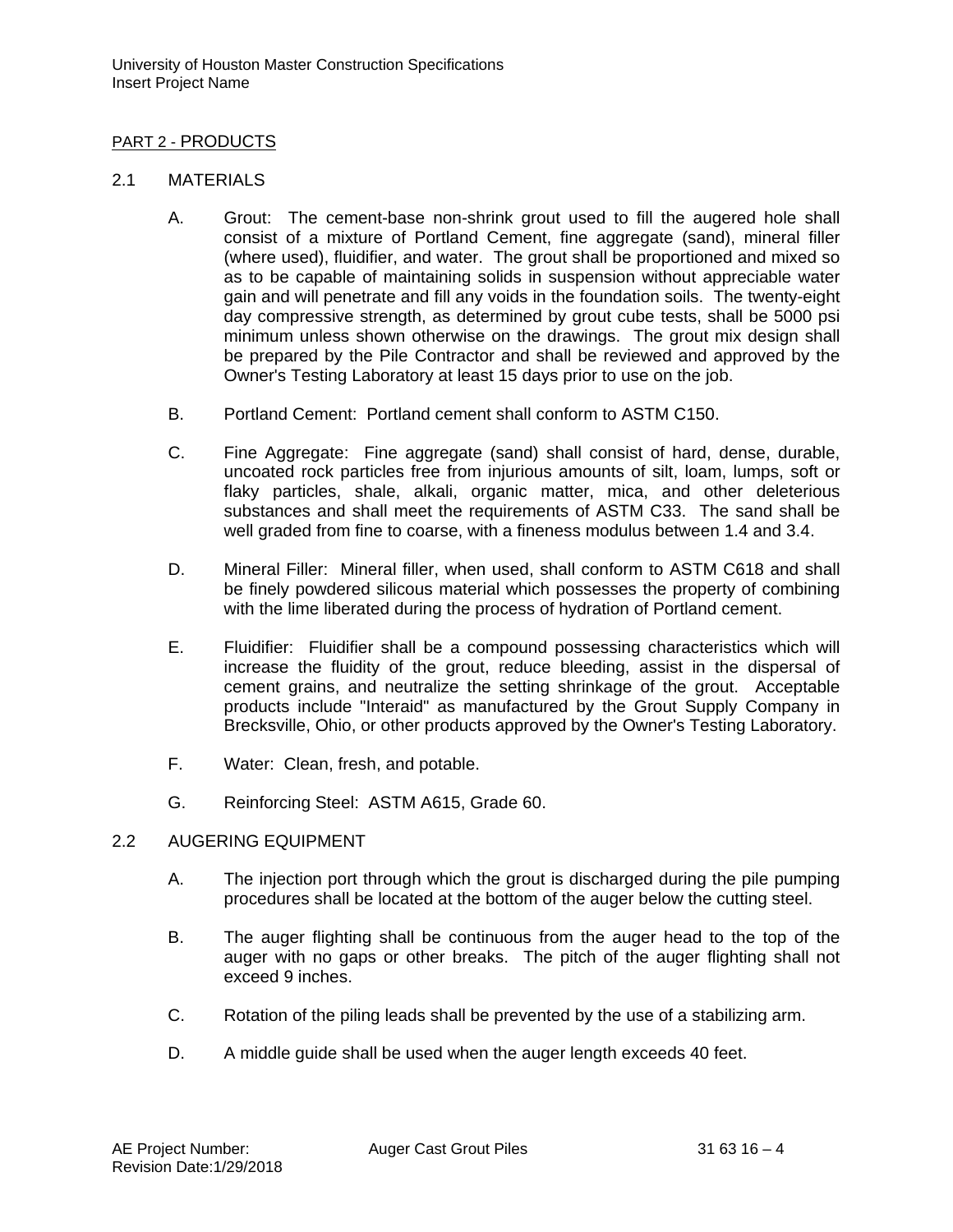### 2.3 GROUT MIXING AND PUMPING EQUIPMENT

- A. Only approved mixing and pumping equipment, free of oil or rust inhibitors, shall be used in the preparation and handling of the grout. All materials shall be such as to produce a homogeneous grout of the desired consistency.
- B. Only ready-mix grout shall be used with an agitator of sufficient size between the ready-mix truck and the grout pump to insure a homogeneous mix and continuity in the pumping operations.
- C. The grout pump shall be a positive displacement piston type pump with the capability of developing displacing pressures up to 400 psi at the pump. The pump shall have a pressure gauge in good working condition which indicates grout pumping pressure. The pump shall be equipped with a device to determine the volume of grout pumped into each pile. The minimum volume of grout placed in the pile hole shall at least equal the volume of the augered hole.
- D. Additional standby grout equipment shall be maintained at the job site to prevent abandonment of piles if breakdowns occur.

### PART 3 - EXECUTION

- 3.1 INSPECTION
	- A. The Pile Contractor shall examine the conditions under which piles are to be installed and shall notify the General Contractor in writing of conditions detrimental to proper and timely completion of the work. The Pile Contractor shall not proceed with the work until unsatisfactory conditions have been corrected in a manner acceptable to him.

#### 3.2 PRE-AUGERING WORK:

- A. Site Conditions: Do not auger piles until earthwork in area which piles are to occupy has been completed, as follows:
	- 1. Excavations: Earth excavation will be stopped at an elevation of 6" to 12" above bottom of footing before piles are drilled. Final excavation of required elevation of footing bottoms will be done as part of earthwork for buildings, after piles have been augered and tested.
	- 2. Fills: Fills will be constructed and compacted to elevation of grade indicated on the drawings.
- B. Pile Length Markings: Mark each auger length with a horizontal line at 1'-0" intervals, and the number of feet from tip at 5'-0" intervals.

### 3.3 AUGER CAST PILE EXCAVATION

A. Requirements: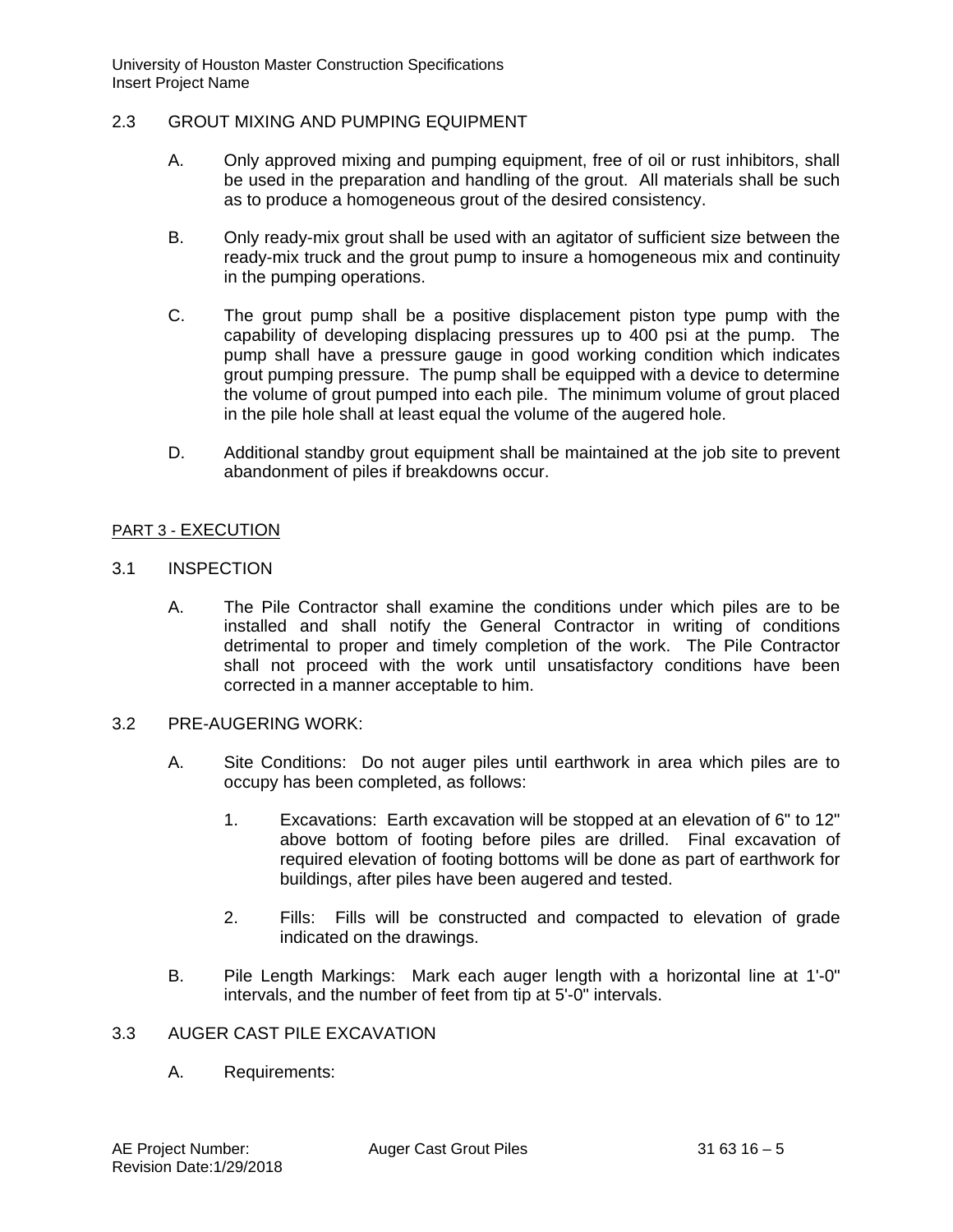- 1. Excavate holes for auger cast piles to required bearing strata or elevation as shown on the drawings, unless directed otherwise by the Owner's Geotechnical Engineer. Final auger cast pile elevations different from those shown on the drawings will be paid for in accordance with contract conditions relative to changes in the work.
- 2. Adjacent auger cast piles shall not be installed until the grout in any existing piles has attained its initial set to insure that there will be no interconnection between piles.
- 3. Maintain top of auger cast pile at the proper elevation shown on the drawings and do not allow grout overflow beyond pile configuration without cleaning pile top of excess grout. Top of pile shall be square and shall not be contaminated with soil.
- 4. Metal sleeves of the proper diameter and at least 18 inches in length shall be placed around the pile top to prevent contamination by foreign material.
- 5. The minimum volume of grout pumped into each pile shall at least equal the theoretical volume of the augered hole.
- B. Drilling Tolerances:
	- 1. Location: Locate center of gravity of each single pile or pile groups within 3" from specified location. Locate piles under walls within 1" from specified locations.
	- 2. Plumbness: Piles shall not be out of plumb by more than 1.5% of length.
	- 3. Grout Cut-Off Elevation: Plus 0" to minus 3".
	- 4. Batter Angle: Maintain 1" in 10'-0" from required angle.
- C. Piles with Drop in Grout Level: Piles that show a drop in grout level more than 1" in 24 hours shall be abandoned unless tested and approved otherwise by the Owner's Geotechnical Engineer. Pile capacity may be downgraded as determined by the Owner's Geotechnical Engineer.
- D. Damaged or Misplaced Piles: Damaged piles, piles with a drop in grout level, or piles placed outside specified tolerances will not be accepted. Such piles shall be reported to the Architect/Engineer by the Contractor and the Owner's Testing Laboratory prior to augering new piles so that they may be evaluated and a possible redesign implemented. Cost of re-engineering shall be borne by the Pile Contractor.
	- 1. Abandon piles rejected after drilling and backfill hole if required with approved cohesionless soil, placed and compacted throughout the length. Replace with new piles as directed by the Architect/Engineer and the Owner's Geotechnical Engineer.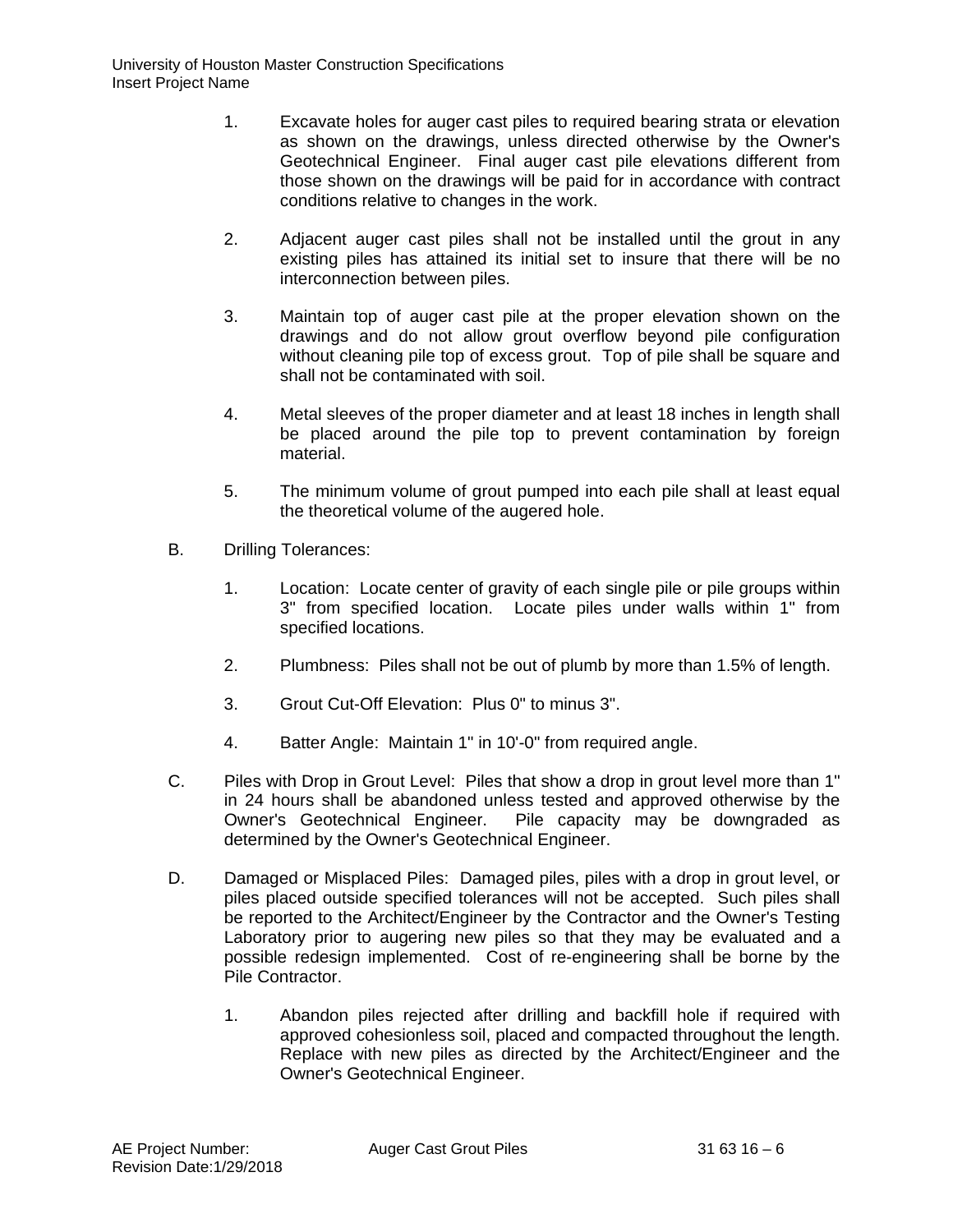- 2. Drill additional pile or piles where centerline tolerance is exceeded and redesign indicates the load on any pile exceeds 110% of design load, unless directed otherwise by the Architect/Engineer.
- E. Obstructions: If rocks, boulders, timbers, bricks, or other unforeseen obstructions are encountered during the drilling operation that causes auger refusal (penetration rate of the earth augering equipment less than one foot per minute), then such piles shall be completed to the refusal depth and paid for on the unit basis specified in the contract. Additional piles, if required, as determined by the Owner's Geotechnical Engineer, shall be added and paid for in accordance with the contract basis for changes in the work.
- F. Overexcavation: No payment will be made for extra length of auger cast piles when they are installed to a greater depth than required or as authorized by the Owner's Geotechnical Engineer. Overexcavated piles will be measured and paid for in accordance with the original design or authorized depth.
- G. Excavated Material:
	- 1. Remove excavated material and dispose of it off site.

# 3.4 GROUT PLACEMENT

- A. All grout shall be ready-mix grout from a batch plant in accordance with the requirements of ASTM C94.
- B. Stop grout placement at cut-off elevation shown, screed level, and apply a scoured, rough finish. Where cut-off elevation is above ground level, form top section above grade and extend pile, with proper reinforcing steel splices, as specified.
- C. The operation of augering and grouting shall be uninterrupted. If interruptions occur and continuity of pile in its full cross-section cannot be assured then the pile shall be abandoned at the discretion of the Owner's Geotechnical Engineer.
- D. Hot Weather Placement: Grout shall not exceed a temperature of 90°F during mixing or pumping. The mixing water shall be cooled as required to maintain this temperature limit.
- E. Cold Weather Placement: Outside air temperature shall be 40°F and rising for the grouting operation unless special precautions, as approved by the Owner's Testing Laboratory, are maintained to keep the grout at 55°F or higher.

## 3.5 REINFORCING STEEL PLACEMENT

- A. Before placing, clean reinforcing steel and dowels of loose rust, scale, dirt, grease, and other material which could reduce or destroy bond.
- B. For piles with a single reinforcing bar specified, place bar during grouting operation. Maintain bar at center of pile for specified depth.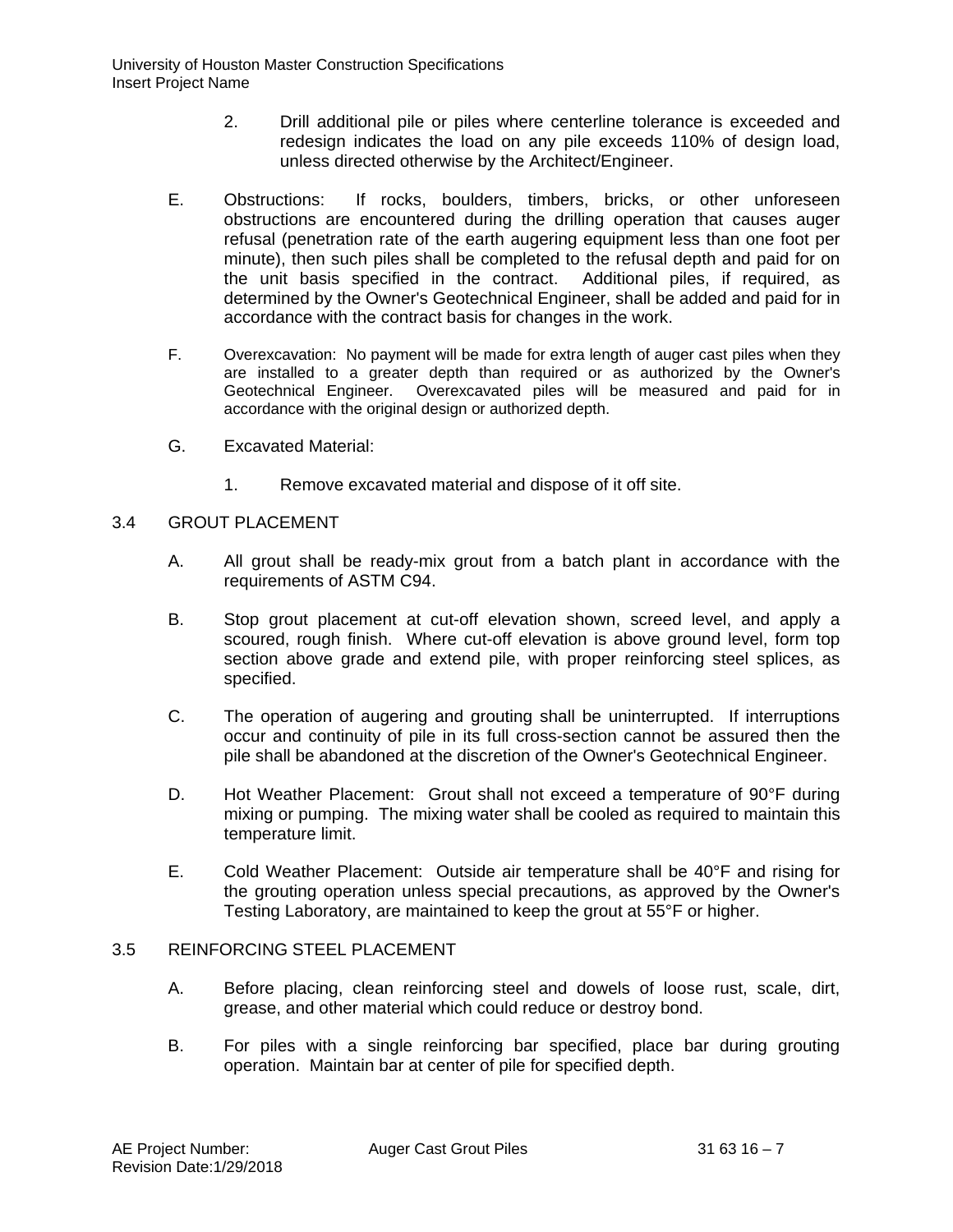- C. For piles with reinforcing cages specified, fabricate and erect cages as one continuous unit. Securely tie cage together with adequate ties (above that shown on the drawings if required) and with interior cross ties as required to maintain proper shape. Provide cage with guiding devices between cage and pile circumference along the pile length to insure minimum 3" cover to cage. Detail such devices on the shop drawings. Work cages into final position without bar misplacement after grout is placed and still in a fluid state.
- D. Use templates to set anchor bolts and dowels. Protect exposed ends of dowels and anchor bolts from mechanical injury and exposure to weather.

### 3.6 PILE LOAD TEST

- A. Perform load tests to verify design pile lengths and loads. Provide complete testing materials and equipment as required. Notify the Architect/Engineer in ample time before performing tests and perform tests only in the presence of the Owner's Geotechnical Engineer.
- B. Test piles, furnished and installed by the Pile Contractor to determine pile criteria, may be located, cut off, and become part of foundation system provided they conform to contract requirements and are approved by the Owner's Geotechnical Engineer.
- C. Test Piles Required:

Provide one single test pile as directed by the Owner's Geotechnical Engineer.

- D. Drilling Test Piles:
	- 1. Use test piles of same size and design as required for the project, and install with the same equipment as will be used in drilling permanent piles.
	- 2. Install test piles at locations and to the depths as specified by the Owner's Geotechnical Engineer.
- E. Pile Design Load: Design load per pile is shown on drawings.
- F. Test Loads:
	- 1. Load single test piles to twice required design load for each type pile.
	- 2. Load groups of 3 test piles to 1-1/2 times load capacity of pile group.
- G. Pile Load Testing: Pile test shall be at a location as determined by the Geotechnical Engineer and approved by the Architect/Engineer. Test shall be performed under the supervision of the Owner's Geotechnical Engineer. Costs of load tests shall be borne by the Pile Contractor. Design of the load test frame shall be the responsibility of the Drilling Contractor. Shop drawings of the load test frame shall be submitted for Architect/Engineer review and shall be prepared under the supervision of and sealed by a registered professional engineer in the state of Texas. Load and test piles which have been in place sufficient time to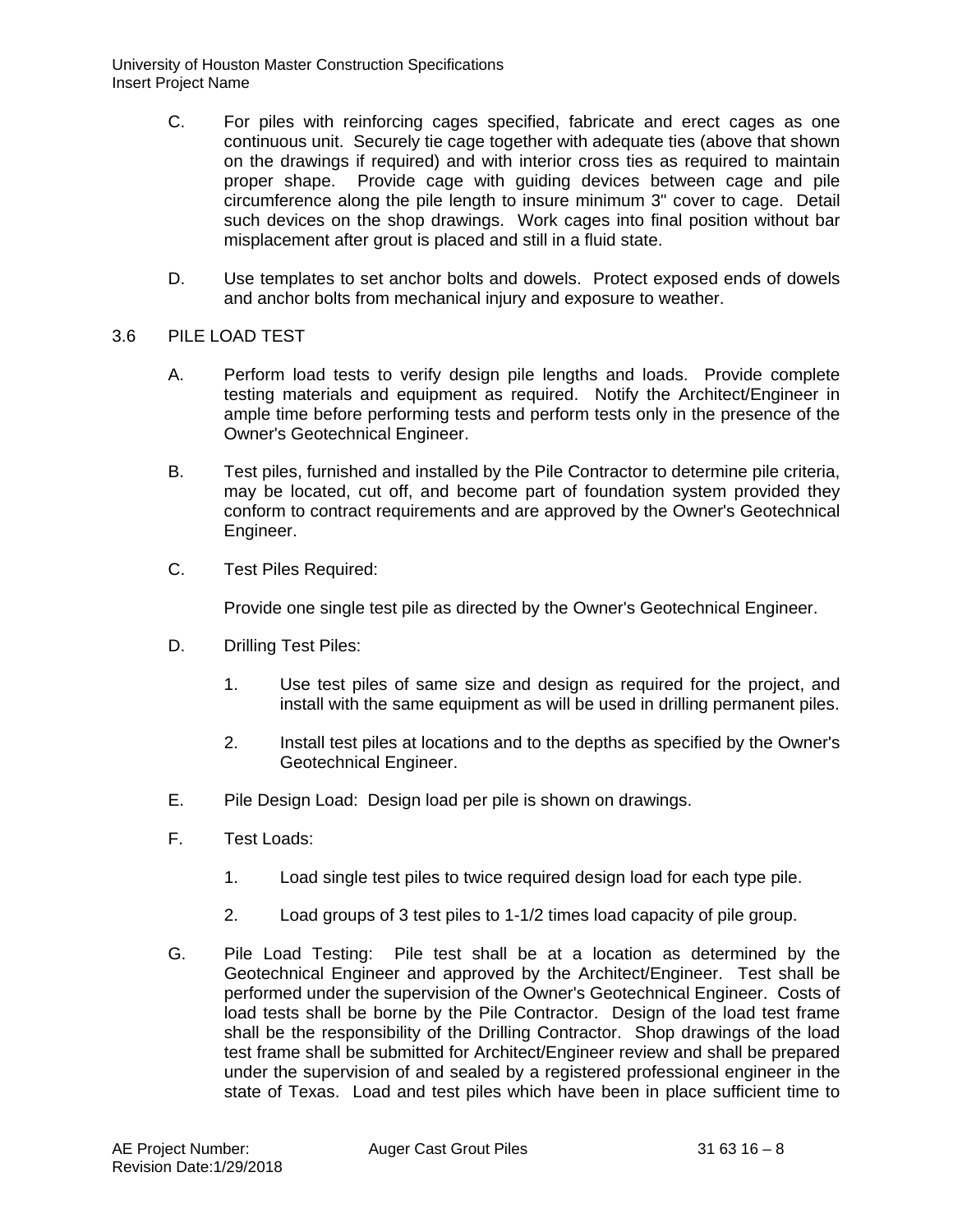allow concrete to attain its 28 day design compressive strength. Determine the load-settlement relationship of test piles under a vertical axial load, complying with ASTM D 1143.

- 1. Apply loads in increments not exceeding 25% of allowable pile load.
- 2. Apply test loads either by use of hydraulic jacks or by static loading. Use certified, calibrated jacks to develop the required test loads, maintain them, and release them in continuous operations. Drive anchor piles not closer than 5 ft. from any test pile or as directed by the Owner's Geotechnical Engineer.
- 3. Apply test loads so that allowable design load is reached in not less than 8 hours from start of load application. Maintain this load until no measurable settlement is observed in a period of 16 hours or longer, as may be required by local codes having jurisdiction. Do not apply subsequent loads until pile settlement becomes negligible.
- 4. After satisfactory allowable design load testing, apply additional loads so that total test load is reached in not less than 8 hours. Maintain total load until no measurable settlement is observed in a period of 16 hours, or longer as may be required by local codes having jurisdiction.
- 5. Measure and record settlement immediately before and after each increment of test load is applied, and immediately before and 24 hours after total load is removed.
- 6. The test pile will be considered as acceptable for stipulated bearing capacity if total net settlement, after deducting rebound, does not exceed 0.01" per ton of test load.
- H. Test Reports:
	- 1. Prepare reports for each test pile and include: Date of installation, test pile location, size and length of pile, grout compressive strength, tip elevation, surface elevation, theoretical and actual volume of grout, reinforcing steel size and depth placed, drilling start and finish time, grouting start and finish time, amount of drop in grout level in 24 hours, and any unusual circumstances affecting pile performance.
	- 2. Include with the report a record of drilling equipment used.
	- 3. Also include tabular and graphical representation of gross and net settlement of the pile top, relationship of actual load capacity to that predicted, and any recommendations for production pile installation.

## 3.7 APPROVAL BY GEOTECHNICAL ENGINEER

A. Approval by the Owner's Geotechnical Engineer is required on all pile installation criteria and his decision and judgment on pile length, rejection of piles, additional piles required, and all other pile installation and capacity questions shall be final.